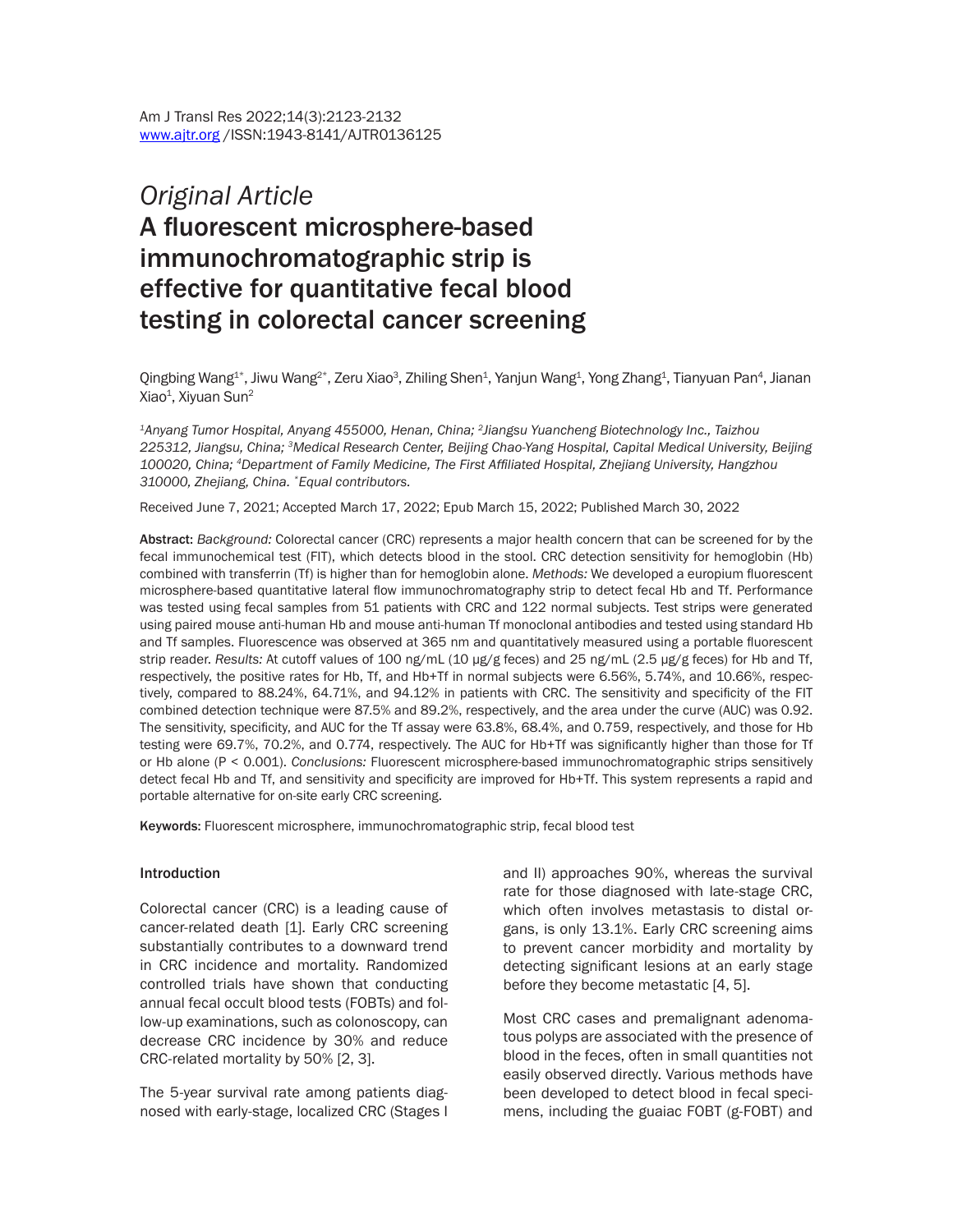the fecal immunochemical test (FIT). Researchers have suggested that the FIT can detect CRC and colorectal polyps with higher sensitivity than the g-FOBT and may be more acceptable to patients [6].

FITs can be either qualitative or quantitative. Qualitative FITs typically use a colloidal gold immunochromatographic strip that does not require specific instruments and is interpreted based on the appearance of test bands on the strip. For these reasons, qualitative FITs can be used for at-home testing. Quantitative FITs typically utilize immunoturbidimetry technology and are more sensitive and accurate than qualitative FITs; however, quantitative FITs require specialized devices and are often performed in a laboratory [7].

Currently, most FIT techniques use fluorescent labeling-based immunochromatographic assays. Fluorescence can contribute to decreasing the detection limit, but components of the fecal environment can also interfere with fluorescent signals. Several studies have demonstrated the advantages of using europium fluorescent microspheres as reporters in lateral flow immunochromatography tests, including the rapidity of analysis, practicality for on-site use, high accuracy, good reproducibility, and stability [8-10].

FITs can be used to detect the presence of fecal hemoglobin (Hb), and recent studies have suggested that combining Hb detection with the detection of transferrin (Tf) might increase FIT sensitivity for CRC screening. Tf is an ironbinding blood plasma protein that has been reported to be more stable in feces than Hb is [11].

Although colonoscopy can detect early intestinal lesions, such as CRC and adenomas, the acceptance of the examination in clinical practice is not high; therefore, it is not useful as an early cancer screening test. The currently recommended methods for early screening of CRC are FOBTs, FIT, and FIT-DNA combination detection, among others. Because FIT is unaffected by peroxidase in food and has higher sensitivity in detecting CRC and progressive adenomas, studies show that the sensitivity of FIT for screening for CRC is 73.8% and 23.8%, and its specificity is 94.9%, achieving minimal cost and maximum benefit in early

screening for CRC [12]. However, few studies have jointly examined Hb and Tf in feces. The purpose of this study was to develop an immunochromatographic strip using fluorescent nanoparticle labeling for the detection of fecal Hb combined with fecal Tf to evaluate the effectiveness of combined detection in the early screening of CRC. Levels of analytes were assessed using a portable fluorescence detector containing an ultraviolet (UV) light source, which is amenable to use in both clinical and laboratory settings.

# Materials and methods

Fluorescent microspheres (Europium Chelate Microspheres, excitation: 365 nm; emission: 610 nm) with carboxyl groups (FCEU001) were purchased from Bangs Laboratories Inc (Fishers, IN). Goat anti-mouse IgG polyclonal antibody, paired mouse anti-human Tf monoclonal antibodies (mAbs), and paired mouse anti-human Hb mAbs were purchased from Zhuhai Bomei Biotechnology Co., Ltd. (Zhuhai, China). N-(3-dimethylaminopropyl)-N'-ethylcarbodiimide hydrochloride, EDC (22980), MES Monohydrate (145224-94-8), and N-Hydroxysulfosuccinimide sodium salt, sulfo-NHS (A39- 269) were purchased from Thermo Fisher Scientific (Waltham, MA). Tween-20, PEG20000, and bovine serum albumin (BSA) were purchased from Sinopharm Chemical Reagent Co., Ltd. (Ningbo Road, Shanghai). Sample pads, polyvinyl chloride (PVC) sheets, absorbent paper, and nitrocellulose film were purchased from Shanghai Jinbiao Biotechnology Co., Ltd. (Shanghai, China). All chemical reagents used were of analytical grade. The preparation process of colloidal gold test paper is shown in Figure 1.

# *Instruments*

A three-dimensional film scoring colloidal gold sprayer (HM3030) was purchased from Shanghai Jinbiao Biotechnology Co., Ltd. A fluorescence spectrometer (emission: 365 nm, detection: 610 nm, FIC-S1) was purchased from Suzhou Hemai Precision Instrument Co., Ltd. (Suzhou, China). An ultrasonic dispenser (FS-100T) was obtained from Shanghai Bioanalysis Ultrasonic Instrument Co., Ltd. (Shanghai, China). The thermostatic drying oven and benchtop centrifuges are standard laboratory instruments.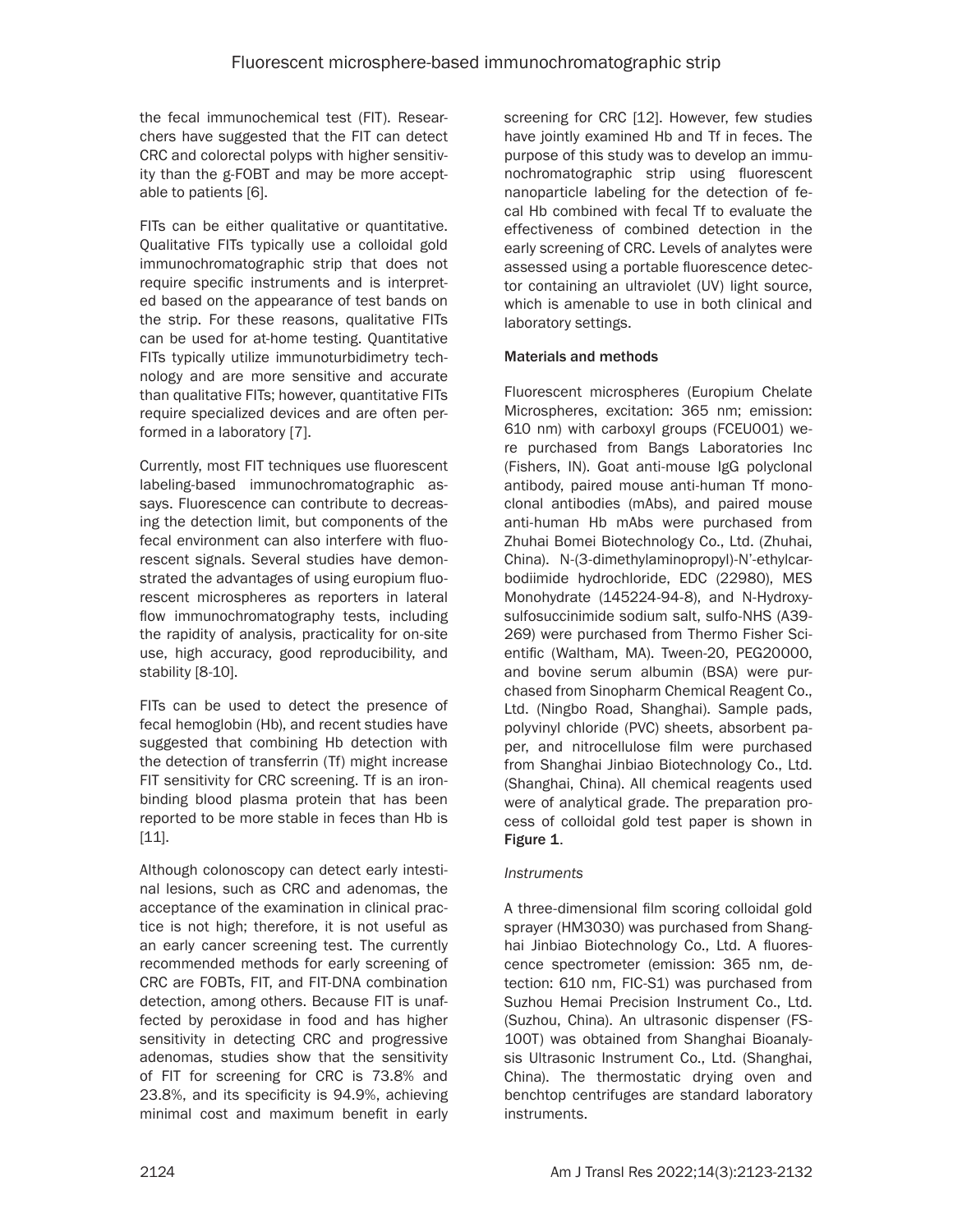# Fluorescent microsphere-based immunochromatographic strip



Figure 1. The preparation process of colloidal gold test paper.

#### *Preparation of fluorescent microsphere-Ab conjugate*

Fluorescent microspheres were prepared as follows. A 50 µl volume of fluorescent microsphere suspension was centrifuged at 12,000 rpm for 10 minutes, the supernatant was removed, the microspheres were resuspended in 200 µl MES buffer (50 mM, pH 6.0), and 20 µl each of the EDC coupling agent (10 mM) and sulfo-NHS (10 mM) were added, followed by incubation at room temperature for 0.5 hours. Following centrifugation at 12,000 rpm for 10 minutes, the supernatant was removed, the precipitate was resuspended in 200 µl borate buffer (20 mM, pH 8.0), and 50 µl of antibody was added (1 mg/mL). After incubation for 1 hour at room temperature, 40 µl BSA (10%) was added for blocking, incubated for 2 hours, and washed three times with MES buffer to remove excess free antibody, followed by centrifugation. The supernatant was removed, and the precipitate was resuspended in 200 µl storage buffer (20 mM Tris, 5% sucrose, 2% BSA, 1% PVP-K30, 0.01% NaN<sub>2</sub>, pH 8.0) to obtain the conjugate complex.

# *Sample pad treatment*

We soaked the sample pad with the sample pad treatment solution (20 mM PB, 0.2% casein, 0.5% PVP-K30, 1% sucrose, 0.1% TWEEN-20, 0.05% Triton X-100, 0.01% NaN<sub>3</sub>, pH 8.0) for 10 minutes, allowed it to air dry it at 37°C overnight, and kept it sealed. We diluted the coupling complex with storage buffer (20 mM Tris, 5% sucrose, 2% BSA, 1% PVP-K30, 0.01% NaN<sub>2</sub>, pH 8.0) using an appropriate ratio and

sprayed the mixture onto the treated sample pad at the speed of 8 µl/cm using a sprayer. The sample pad was allowed to air dry at 37°C for 1 hour and was sealed for storage.

#### *Nitrocellulose film coating*

We diluted each antibody to an appropriate concentration with antibody coating buffer (20 mM PB, 1% sucrose, 0.01%  $NaN_{3}$ , pH 8.0) and sprayed the diluted antibody

onto the nitrocellulose film at a speed of  $1 \mu$ / cm to generate two test lines and one control line, in that order. The film was air-dried at 37°C for 2 hours and sealed for storage.

#### *Antibody spraying and immobilization on nitrocellulose film*

This immunochromatographic assay is based on the double antibody sandwich method. Paired mouse anti-human Tf mAbs and paired mouse anti-human Hb mAbs were selected for the sample test, and a goat anti-mouse IgG polyclonal antibody was selected as the control. We labeled one of the paired antibodies with fluorescent microspheres, and the other paired antibody was immobilized on the nitrocellulose film as a test line. The goat anti-mouse IgG polyclonal antibody was also sprayed onto the nitrocellulose film as the control line.

# *Strip assembly*

We cut the PVC sheet into 4 mm  $\times$  60 mm pieces to serve as strip support and cut the sample pad into 4 mm  $\times$  10 mm pieces, the absorbent paper into 4 mm × 20 mm pieces, and the antibody-coated nitrocellulose membrane into 4 mm  $\times$  40 mm pieces. We applied a sample pad, an antibody-coated nitrocellulose membrane, and an absorbent paper onto the strip support to form a test strip. We loaded the test strips into test strip cases to form a test card and sealed them for storage.

#### *Data collection*

For each stool sample, 20 mg was added to 2 mL sample dilution buffer, premixed at room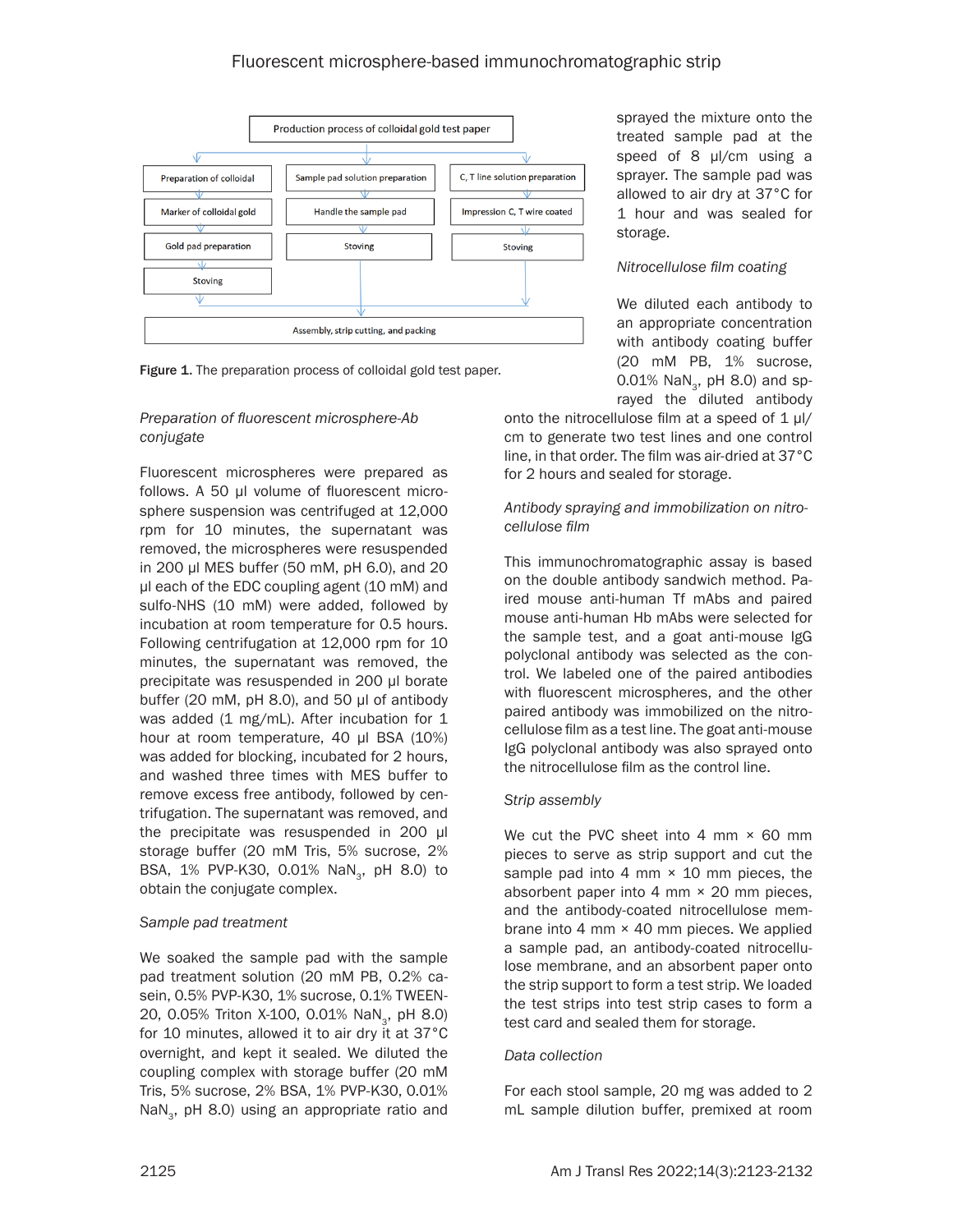| <b>Table 1.</b> Participants' information |       |  |  |
|-------------------------------------------|-------|--|--|
| Normal controls (n=122)                   |       |  |  |
| Male                                      | 68    |  |  |
| Female                                    | 54    |  |  |
| Range                                     | 32-76 |  |  |
| Median                                    | 54    |  |  |
| Colorectal cancer (n=51)                  |       |  |  |
| Male                                      | 31    |  |  |
| Female                                    | 20    |  |  |
| Range                                     | 28-84 |  |  |
| Median                                    | 62    |  |  |
| O                                         | 10    |  |  |
| ı                                         | 14    |  |  |
| П                                         | 13    |  |  |
| Ш                                         | 8     |  |  |
| IV                                        | 6     |  |  |
| Colon                                     | 20    |  |  |
| Rectum                                    | 31    |  |  |
|                                           |       |  |  |

temperature, and then added to the test card. Antigens in the sample that passed through the nitrocellulose membrane were captured by the mAbs on either the test (T) or control (C) line, resulting in a strong fluorescence signal that was visible under a 365 nm light source within 15 minutes. A fluorescent detector was used to measure the strength of the fluorescence signal and calculate the analyte quantity using built-in analysis software.

# *Sensitivity and linear range*

Serially diluted standard samples were spiked into blank feces and used to test the sensitivity and linear range of the test. The fluorescence intensity ratio between the T and C lines was used as the test result.

# *Stool sample collection*

Stool sample collection was performed at the Anyang Tumor Hospital, Anyang, China. Verbal informed consent was obtained from each participant. This study was approved by the Medical Ethics Committee of Anyang Tumor Hospital. All patients were first diagnosed with colorectal disease, which was confirmed by pathology or colonoscopy. The tumor staging process followed the 7th edition of the American Joint Committee on Cancer staging manual, revised in 2010. The control group comprised healthy individuals who were tested in

the physical examination center of Anyang Cancer Hospital. The identities of all fecal samples were blinded to the investigators of this study. Each participant was asked to collect two stool samples from different bowel movements without any specific recommendations for dietary or medicinal restrictions. Fecal samples were collected before bowel preparation for either colonoscopy or surgical operation. Participants were asked to store stool-filled containers under refrigerated conditions until they were submitted to the laboratory. Upon receipt, the containers were immediately frozen at -20°C.

We received 244 qualified stool samples from 122 normal subjects (with no obvious clinical abnormalities) and 102 qualified stool samples from 51 patients with histopathologically diagnosed CRC. All participants were Asian, specifically Han Chinese (Table 1).

# *Fecal sample test*

The tests were conducted at room temperature. For each fecal sample, 20 mg was added to 2 mL fecal dilution buffer (50 mM PB, 0.5% TWEEN-20, 0.1% PVP-K30, 0.01% NaN<sub>2</sub>, pH 7.2), and 75 µl of the resulting mixture was added to the sample loading hole of the test strip case. After 15 minutes, the result was read by a fluorescence spectrometer.

# *Statistical analysis*

The Chi-square test was conducted to determine the significance of differences between groups.  $P < 0.05$  in a two-tailed test was considered significant. The sensitivity, specificity, and usefulness (via the area under the curve [AUC]) of the CRC detection were calculated using the receiver operator characteristic (ROC) curve. SPSS version 23 for Windows was used to perform all statistical analyses.

# Results

# *Optimization of the immunochromatographic strip test*

The optimization process included (1) antibody selection and purification, (2) selection of the model film, (3) labeling the ratio of antibody to gold, (4) optimization of the T line's raw materials to improve the binding ratio, and (5) optimization of the sample pad. The immunochro-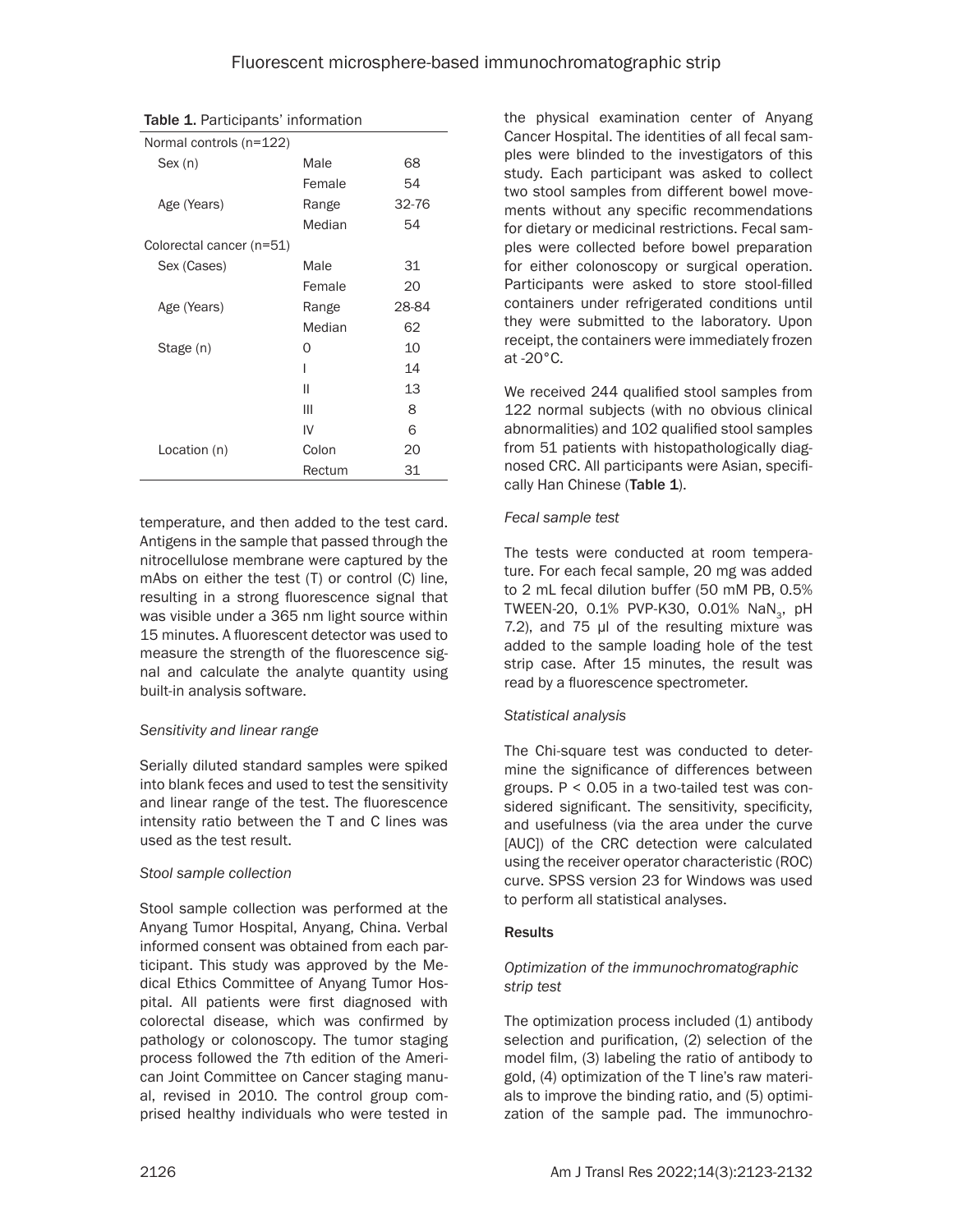

Figure 2. Representative example of the developed test strip. A strip installed in the test card showed a result 15 min after the addition to the card of 75 µL sample containing hemoglobin and transferrin. The fluorescent bands were observed under 365 nm ultraviolet light.

matographic strips were structured using an immune sandwich method. One of the paired mouse anti-human Hb mAbs was immobilized onto the nitrocellulose film and served as test line 1, and one of the paired mouse antihuman Tf mAbs was immobilized onto the nitrocellulose film and served as test line 2. Goat anti-mouse IgG polyclonal antibody was immobilized onto the nitrocellulose film as the control line. The other paired mouse anti-human Hb and mouse anti-human Tf mAbs were conjugated with fluorescent microspheres to detect Hb and Tf, respectively.

All combinations of the paired antibodies were tested to optimize the intensity and duration of the fluorescent signals emitted by each test line and the control line. We assembled the strips, installed test cards, and tested the strips using standard Hb and Tf samples. The fluorescent signal was measured under 365 nm UV light (Figure 2), indicating that the test strips were assembled correctly.

# *Sensitivity and calibration curves*

For quantitative tests, a standard curve was established using 12 serially diluted concentrations of Hb (1.59-3250 ng/mL) and Tf (0.61- 1340 ng/mL) that were spiked into pre-measured stool quantities, and each dilution was tested using 20 strips. The fluorescence intensity was measured using a portable fluorescent strip reader. The T/C value was calculated, and the average value of each dilution was taken. The sensitivity for fecal Hb was 3.17 ng/mL, and the sensitivity of fecal Tf was 1.21 ng/mL. The calibration curves were linear in the range of 25-1625 ng/mL for Hb (Figure 3A) and in the range of 9.6-155 ng/mL for Tf (Figure 3B).

We tested 244 fecal samples collected from 122 normal subjects and 102 fecal samples collected from 51 patients with CRC. The concentrations of Hb and Tf were calculated for each sample. For normal subjects, the median fecal Hb concentration was 32 ng/mL (range: 0-976 ng/mL), and the median fecal Tf concentration was 2 ng/mL (range: 0-95 ng/ mL). For patients with CRC, the median fecal Hb concentration was 856 ng/mL (range: 0-2888 ng/mL), and the median fecal Tf concentration was 18 ng/mL (range: 0-154 ng/ mL). Figure 4 shows the distribution of fecal Hb and Tf concentrations.

# *Diagnostic performance*

*Positive rates in normal subjects and patients with CRC:* We tested each of the two fecal samples obtained from each individual and used the highest values from the two tests. We set cutoffs of 100 ng/mL (10 µg/g feces) for Hb and 25 ng/mL  $(2.5 \mu g/g$  feces) for Tf. The results are shown in Table 2. The positive rate for Hb+Tf was higher than that for Hb and Tf among patients with CRC, and the differences were significant (94.12% vs. 88.24% and 64.71%, respectively, n=51, Χ=17.000, P= 0.000). In contrast, the positive rates for the healthy subjects remained low for all (10.66% vs. 6.56% and 5.74%, respectively, n=122), and the differences were not significant (Χ=2.398, P=0.302).

*Positive rates between colon and rectum cancer cases:* The positive rates for Hb were similar for colon (n=20, 83.33% positive) and rectal cancer cases (n=31, 92.59% positive). In contrast, much lower positive rates were observed for Tf among individuals with colon and rectal cancer (54.17% vs. 74.07%), although these differences were not significant. The positive rate for Hb+Tf was higher than that for Hb and Tf among patients with rectal cancer, and the differences were statistically significant (96.30% vs. 92.59% and 74.07%, respectively, n=27, Χ=7.073, P=0.029) (Table 3).

*Positive rates in different CRC stages:*  Compared to patients diagnosed with earlystage CRC (Stages 0-I), the positive rates were higher among patients diagnosed with latestage CRC (Stages II-IV) for both Hb (79.17% vs. 96.30%) and Tf (58.33% vs. 70.37%). The posi-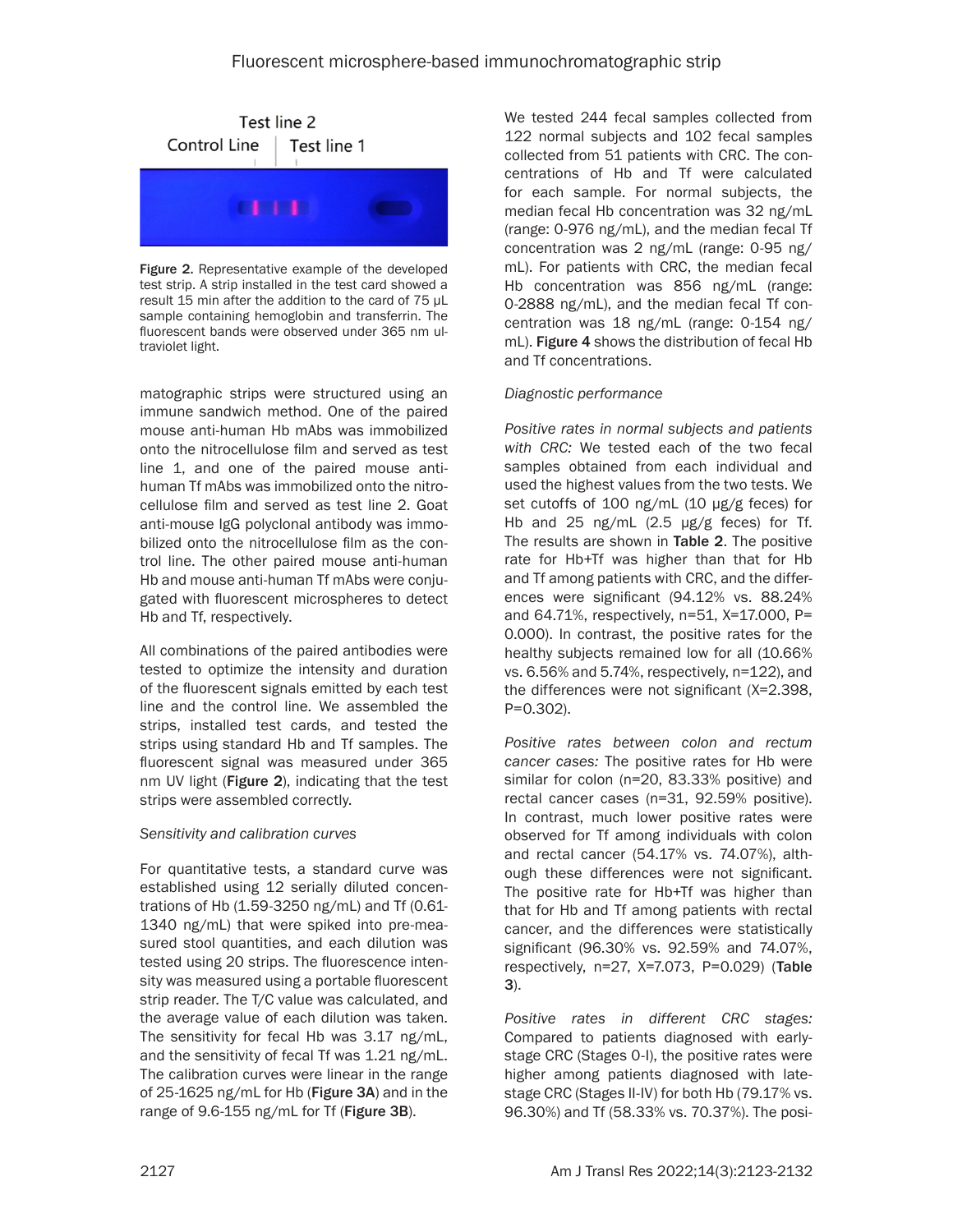

Figure 3. Linearity evaluation of the developed test using hemoglobin and transferrin standards. A total of 12 dilutions were used for each standard (0-3250 ng/mL for hemoglobin and 0-1340 ng/mL for transferrin). The calibration curves are linear in the ranges of 25-1625 ng/mL for hemoglobin (A) and 9.6-155 ng/mL for transferrin (B).



Figure 4. Clinical fecal sample test results. All fecal samples were tested for hemoglobin and transferrin. The concentration measured for each sample was plotted according to age. A. Fecal hemoglobin concentrations in normal subjects. B. Fecal hemoglobin concentrations in patients with colorectal cancer. C. Fecal transferrin concentrations in normal subjects. D. Fecal transferrin concentrations in patients with colorectal cancer.

tive rate for Hb+Tf was higher than that for Hb or Tf among patients with early-stage and late-stage CRC, but the differences among patients with early-stage CRC were not statistically significant (Χ=4.333, P=0.115), whereas the differences among patients with late-stage CRC were significant (100.00% vs. 96.30% and 70.37%, respectively, n=27, Χ=14.250, P= 0.001) (Table 4).

*Positive rates in one fecal sample test:* We randomly selected one of the two samples for each participant to calculate the Hb and Tf positive rates for one fecal sample test. The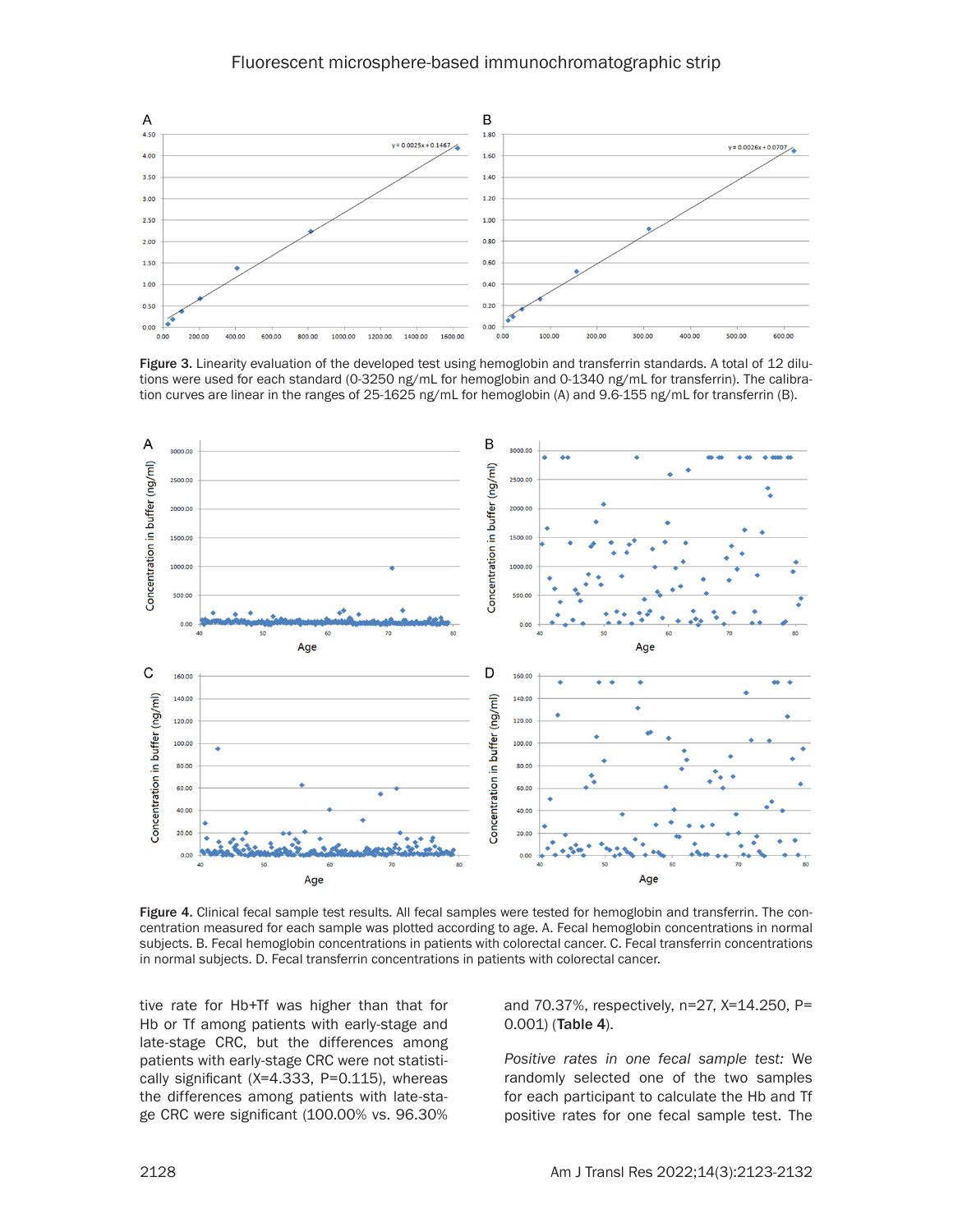Table 2. Hemoglobin and transferrin positive rates among the 122 normal subjects and 51 colorectal cancer patients

|        | Cases, n | Hb, $n$ $%$ | Tf. n (%) | Hb+Tf, $n$ $%$                                |
|--------|----------|-------------|-----------|-----------------------------------------------|
| Normal | 122.     | 8(6,56)     | 7 (5.74)  | 13 (10.66)                                    |
| CRC    | 51       |             |           | 45 (88.24) 33 (64.71) 48 (94.12) <sup>*</sup> |

Patients were subjected to two fecal sample tests, and the larger value was collected. Cutoffs were 100 ng/mL (10 µg/g feces) for hemoglobin (Hb), 25 ng/mL (2.5 µg/g feces) for transferrin (Tf). \*P < 0.05. CRC: colorectal cancer.

Table 3. Hemoglobin and transferrin positive rates for colorectal cancer

|                                                                                  | Cases, n | Hb, n (%) | Tf, $n$ $%$ | Hb+Tf, $n$ $%$                    |
|----------------------------------------------------------------------------------|----------|-----------|-------------|-----------------------------------|
| Colon                                                                            | 24       |           |             | 20 (83.33) 13 (54.17) 22 (91.67)  |
| Rectum                                                                           | 27       |           |             | 25 (92.59) 20 (74.07) 26 (96.30)* |
| $*D \times Q$ Q <sub>5</sub> U <sub>b</sub> bomoglobin <sup>,</sup> If transform |          |           |             |                                   |

`P < 0.05. Hb, hemoglobin; Tf, transferrin.

Table 4. Hemoglobin and transferrin positive rates according to early and late stages of colorectal cancer

|                                                |    | Cases, $n$ Hb, $n$ $%$ | Tf. n (%) | $Hb+Tf, n(\%)$                     |
|------------------------------------------------|----|------------------------|-----------|------------------------------------|
| Stage 0-I                                      | 24 |                        |           | 19 (79.17) 14 (58.33) 21 (87.50)   |
| Stage II-IV                                    | 27 |                        |           | 26 (96.30) 19 (70.37) 27 (100.00)* |
| $*P < 0.05$ . Hb, hemoglobin; Tf, transferrin. |    |                        |           |                                    |

Table 5. Hemoglobin and transferrin positive rates in

|                                                                       | Cases, n | Hb, $n$ $%$ | Tf, $n$ $%$           | $Hb+Tf$ , n $(\%)$ |
|-----------------------------------------------------------------------|----------|-------------|-----------------------|--------------------|
| Normal                                                                | 122      | 6(4.92)     | 3(2.46)               | 8(6.56)            |
| <b>CRC</b>                                                            | 51       |             | 40 (78.43) 20 (39.22) | 42 (82.35)*        |
| $P < 0.05$ . Hb, hemoglobin; Tf, transferrin; CRC, colorectal cancer. |          |             |                       |                    |

Table 6. Hemoglobin and transferrin positive rates using adjusted cutoffs

|        | Cases, n | Hb, $n$ $%$           | Tf, $n$ $%$ | Hb+Tf, $n$ $%$ |
|--------|----------|-----------------------|-------------|----------------|
| Normal | 122      | 4 (3.28)              | 4(3.28)     | 7 (5.74)       |
| CRC    | 51       | 35 (68.63) 24 (47.06) |             | 39 (76.47)*    |
|        |          |                       |             |                |

\*P < 0.05. Hb, hemoglobin; Tf, transferrin; CRC, colorectal cancer.

positive rate for Hb+Tf was higher than that for Hb and Tf among patients with CRC, and the differences were statistically significant (82.35% vs. 78.43% and 39.22%, respectively, n=51, Χ=26.118, P=0.000). The differences among healthy subjects were not significant (6.56% vs. 4.92% and 2.46%, respectively, n= 122, Χ=2.344, P=0.310) (Table 5).

*Positive rates with cutoff adjustments:*  Adjusting the cutoff values used for Hb (200 ng/mL) and Tf (50 ng/mL) lowered the positive rates for both normal subjects and for patients with CRC. The results are shown in Table 6. The positive rate for Hb+Tf was higher than that for Hb or Tf among patients with CRC, and the differences were statistically significant (76.47% vs. 68.63% and 47.06%, respectively, n=51, Χ=10.276, P=0.006), whereas the positive rates for healthy subjects remained low for all (5.74% vs. 3.28% and 3.28%, respectively, n=122, Χ=3.390, P= 0.184), and the differences were not significant.

#### *ROC curves*

The sensitivity and specificity of the FIT combined detection technique were assessed using ROC curves. For the combined FIT detection, the sensitivity and specificity were 87.5% and 89.2%, respectively, and the AUC was 0.92 (Figure 5A). The sensitivity, specificity, and AUC of the Tf assay were 63.8%, 68.4%, and 0.759, respectively (Figure 5B); for Hb testing, they were 69.7%, 70.2%, and 0.774, respectively (Figure 5C). The AUC for Hb+Tf was higher than that for Tf and Hb ( $P < 0.001$ ), indicating that combined FIT testing had high efficacy for CRC testing.

#### **Discussion**

large-scale screening for all people of a certain age and intends to detect early lesions and improve the treatment effect. Appropriate intervention by screening precancerous lesions in the natural population aims to reduce tumor incidence and improve the population's health. The disadvantages of natural population screening are its considerable require-Colorectal cancer (CRC) is a serious problem and can be fatal. Early screening has been shown to effectively reduce diseaserelated mortality by facilitating treatment before lesions become cancerous and refractory. CRC screening methods are mainly divided into 2 categories: natural population screening and opportunistic screening. The former usually includes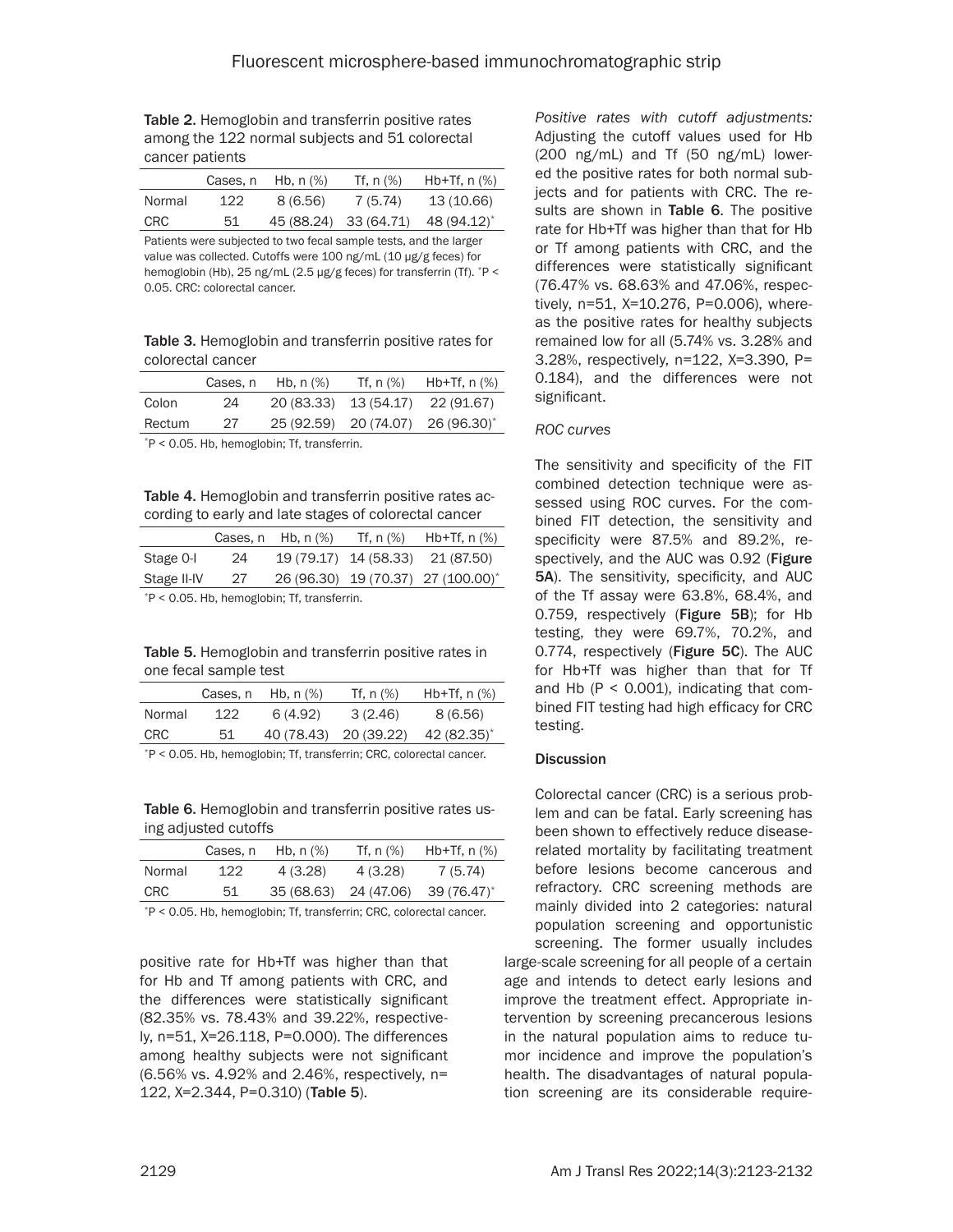

Figure 5. Receiver operator characteristic curves for the detection of patients with colorectal cancer. A. Hemoglobin combined with transferrin. B. Hemoglobin only. C. Transferrin only. AUC, area under the curve.

ments for labor and material resources and its low target population compliance. Opportunistic screening (also called individual screening in clinical practice) is a clinical-based method in which patients are screened for target diseases during unrelated medical treatment or routine physical examination. This is a relatively convenient and practical screening method that requires no additional personnel or financial support and has satisfactory subject compliance. China's abundant population and medical resources pose a challenge to disease prevention, so opportunistic screening is the most suitable screening model for China's national conditions and medical system. Currently, several screening products detect fecal Hb as a marker of early colorectal cancer, including the FIT. However, the sensitivity and specificity of these products require further improvement, and recent studies indicate that the simultaneous detection of both fecal Hb and Tf can increase the sensitivity of colorectal cancer screening.

In this study, we developed novel immunochromatographic test strips using europium chelate-coated fluorescent nanospheres and tested their ability to quantitatively measure fecal Hb and Tf. The sensitivity and specificity of the combined (Hb+Tf) FIT detection technique were 87.5% and 89.2%, respectively, better than those of Hb and Tf separately. The method showed a good signal-to-noise ratio, low detection limits, and a wide linear range. The results were consistent with studies reported by other researchers using europium fluorescent nanospheres [9, 10]. The sensitivity for fecal Hb detection using this method was 1.164 ng/mL, and the sensitivity for fecal Tf detection was 1.164 ng/mL.

We evaluated the diagnostic performance of the developed strips using fecal samples from patients with CRC and normal subjects. Fecal Hb had a superior diagnostic performance among patients with CRC compared to fecal Tf (88.24% vs. 64.71%). By contrast, Hb combined with Tf increased the positive rate among patients with CRC (94.12%), which aligns with the results reported by previous studies indicating the enhanced power of assays combining Hb with Tf for the early screening of CRC. These findings also demonstrate that the strips we designed and manufactured performed excellently. However, a larger-scale experiment remains necessary to further validate these results.

One critical consideration when performing CRC screening in clinical practice is balancing the consequences of missing CRC or advanced neoplasia with the medical costs associated with repeated testing among patients at different risks of developing CRC. Lowering the cutoff value used to characterize a positive FIT can increase diagnostic sensitivity but also increase the false-positive rate [13, 14].

The present study offers a quantitative FIT that is sufficiently sensitive to quantify exact fecal Hb and Tf levels and could be used to optimize cutoff values based on the test results from different target populations. Cutoff value optimization is expected to significantly balance detection sensitivity and the falsepositive rate, reducing medical costs. However, this task is challenging and will require additional studies using large populations of healthy volunteers and patients at different CRC stages.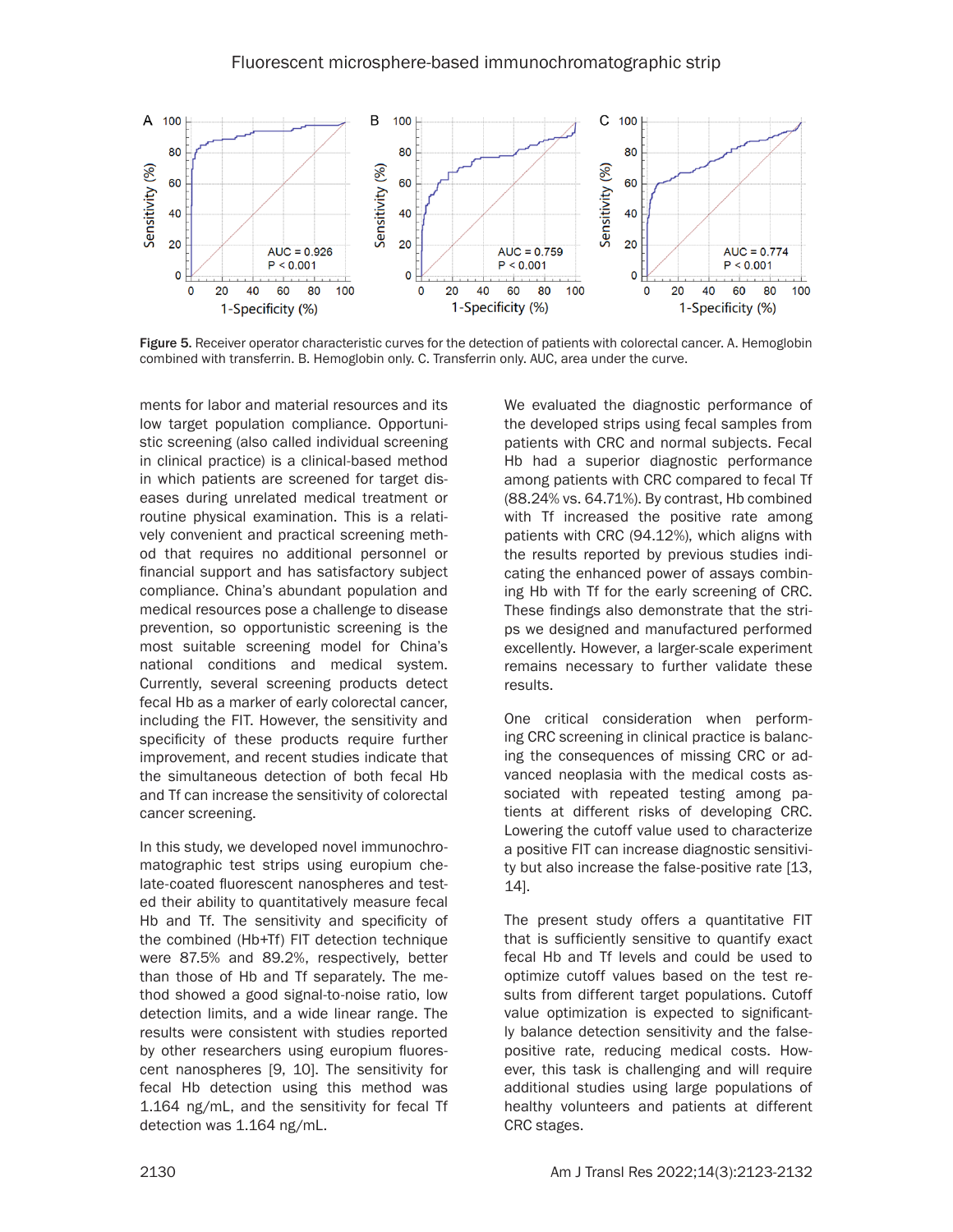Some studies have evaluated the performance of one-sample FIT compared against protocols using two or more samples and found significant differences in the detection rates. Data from these studies indicate that performing FITs using two or more samples increases the positive rate across all CRC screening practices [15-17].

The present study suggests that the use of two samples in FITs that include both Hb and Tf resulted in a significant increase in the positive rate among patients with CRC; however, the positive rate also increased among normal subjects when using this protocol. Previous studies showed that the combined use of fecal Hb with fecal Tf increased sensitivity but reduced specificity [18-20]. The results in the present study were consistent with those of prior studies. Our results showed that the combination of both biomarkers led to an increase in the sensitivity of CRC detection from 88.24% to 94.12% but reduced specificity from 90.44% to 89.34%, although these differences were not significant. This issue requires additional study to determine how best to apply these biomarkers in CRC screening.

The present study has several limitations. First, the numbers of both healthy controls and patients with CRC participating in this study were relatively low, possibly impairing the accuracy of the results. Further validation of the effectiveness of the test strips for early CRC screening using larger numbers of both healthy subjects and patients with CRC would likely improve the accuracy and reliability of the test strip results. Second, all of our participants were of Han Chinese descent, and testing outcomes may differ across populations with distinct genetic backgrounds. The test strips must be validated in different ethnic groups to determine the generalizability of these findings. Third, the healthy subjects and patients with CRC were characterized with different median ages (54 versus 62, as shown in Table 1). Whether age affects the evaluation results of the test strips remains unknown. Furthermore, the 51 CRC patients were categorized into different disease stages, and age differences were observed across disease stages. Similar differences in the sex distribution may also exist, which requires further investigation.

Future improvements could be made to the test system, including the identification and combination of a third CRC protein marker with Hb and Tf, which is expected to further improve the sensitivity and specificity of the test strip for early diagnosis of CRC. In addition, the use of higher-quality antibodies in the test strip could increase sensitivity and specificity for all marker proteins. The development of new technologies is likely to reveal other potential methods to improve the performance of the proposed system, and our test strip system could be further adapted for the detection of other marker proteins in feces and other specimen types, including urine, sweat, and saliva, to screen for several diseases. FIT combined detection has the advantages of being non-invasive and achieving good patient compliance as well as high sensitivity and specificity and is expected to become an important auxiliary means for the early diagnosis and screening of CRC. The small sample size of this study and the narrow range of the considered regions somewhat affect the credibility and representativeness of the study data, which we will address in followup studies to obtain more accurate and generalizable results.

# **Conclusions**

A fluorescent microsphere-based immunochromatographic strip was successfully developed for the rapid and highly sensitive detection of fecal Tf and Hb and can be used for early CRC screening.

# Acknowledgements

The authors would like to express their sincere thanks to Zhiling Shen for her help in specimen collection.

# Disclosure of conflict of interest

# None.

Address correspondence to: Dr. Xiyuan Sun, Jiangsu Yuancheng Biotechnology Inc., 803 Jiankang Boulevard, Taizhou 225312, Jiangsu, China. E-mail: [xysun02@yahoo.com](mailto:xysun02@yahoo.com)

# **References**

[1] Bénard F, Barkun AN, Martel M and von Renteln D. Systematic review of colorectal cancer screening guidelines for average-risk adults: